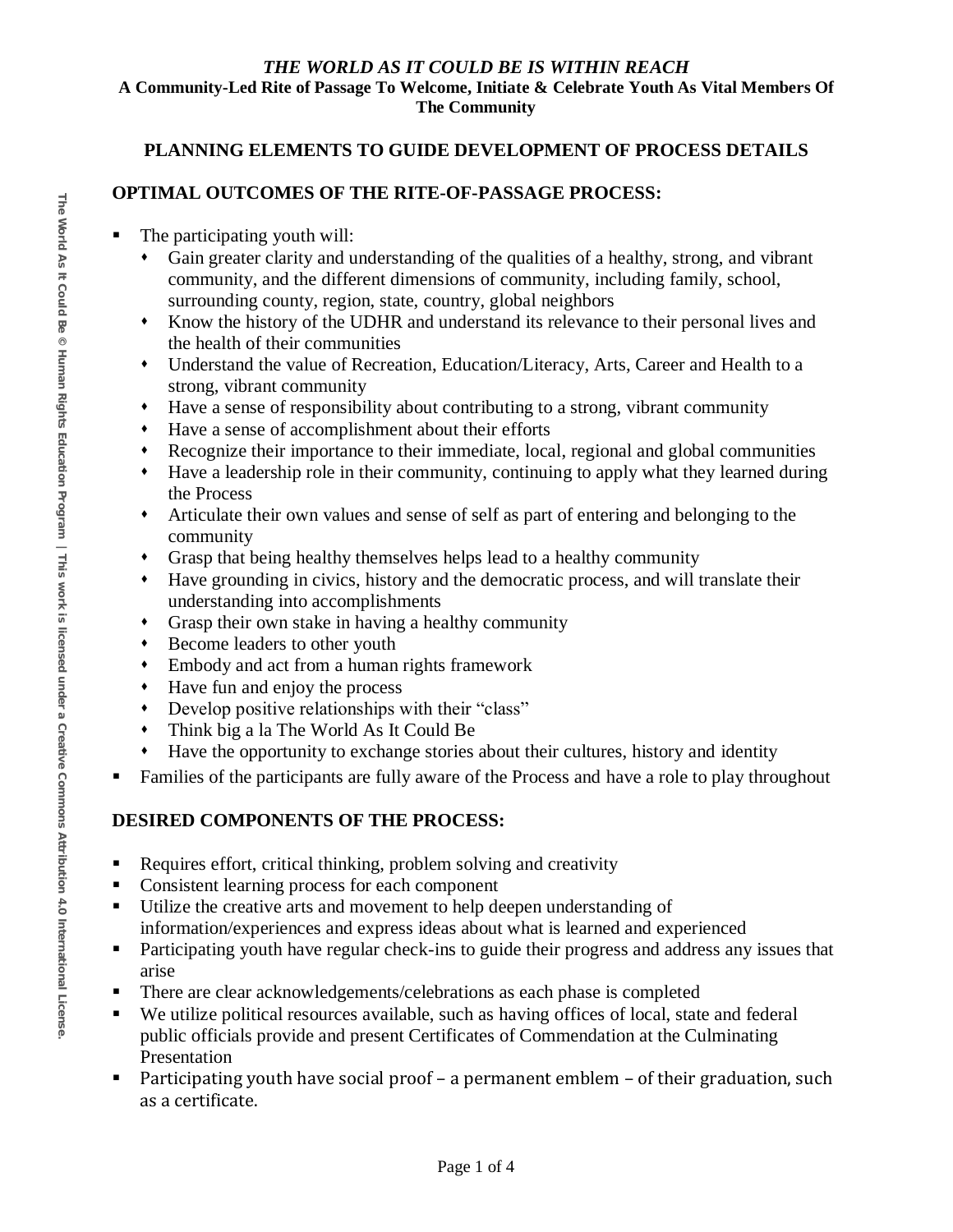## *THE WORLD AS IT COULD BE IS WITHIN REACH*

#### **A Community-Led Rite of Passage To Welcome, Initiate & Celebrate Youth As Vital Members Of The Community**

- We have clear assessments as part of going through the process, including how to hear from the participating youth about what is and isn't working
	- We provide a safe environment for the participating youth to push themselves, as well as fail – "love and rigor"
- The adults involved have opportunities to connect, coordinate and commiserate
- A range of activities are available to accommodate different talents and concerns

# **RITE-OF-PASSAGE PROCESS DETAILS**

## **Youth to participate:** Ages 14 – 24

 This range offers something for the younger students to look forward to doing, while also recognizing youth 14 and older are likely to have the maturity to take on the critical thinking content of the process.

# **Selection Process:**

- Have an application open to all school or organization members ages 14-24 that includes questions that help identify such factors as:
	- Why the person is interested in being a participant
	- What the person hopes to learn and accomplish as a result of being a participant
	- The current commitments the applicant has and how these would affect commitment to the Rite of Passage process
	- What the person would like us to know about them to indicate why they ought to be a participant
- Have a process for interviewing the youth, individually and/or as a group, to discuss the Rite of Passage process, expected level of commitment, and to get better acquainted.
- Consider how to address making sure applicants who are not selected are helped to constructively deal with their disappointment or sense of rejection

# **Study areas to be included:**

- Process orientation, Self-reflection, UDHR, including interpersonal skills and qualities such as empathy and compassion, Recreation, Education/Literacy, Arts, Career and Health
- Incorporate opportunities for reflection on what is presented and how the youth can integrate this information into their own personal development and involvement in the community
- Incorporate the arts and movement as vehicles to grasp each study area, including Arts

# **Questions for the initial self-reflection:**

- Who am  $I$  What is my story?
- What communities am I part of?
	- Who has my back?
	- Whose back do I have?
- Where do I see myself  $5 10$  years from now?
- What do I think other people think of me?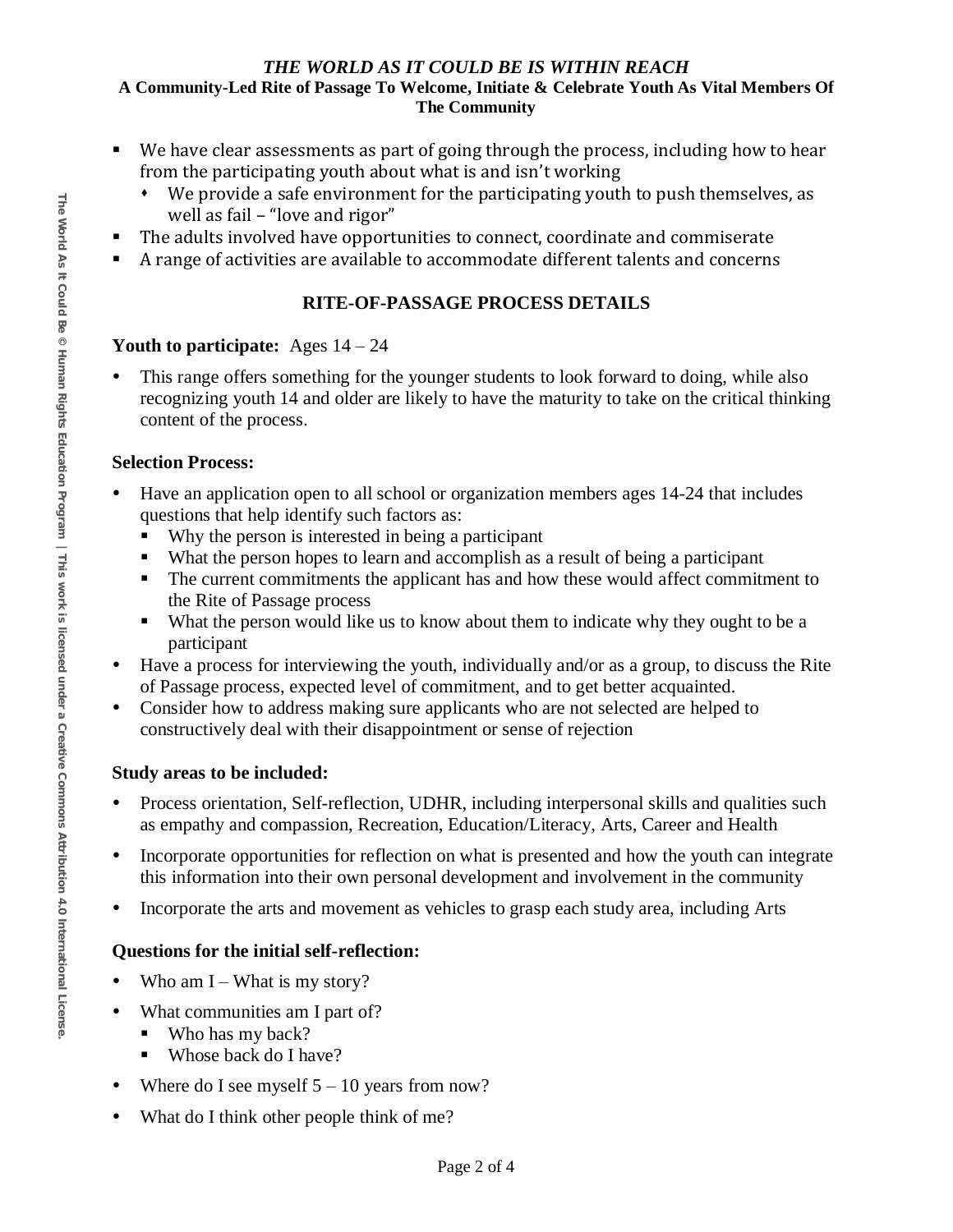## *THE WORLD AS IT COULD BE IS WITHIN REACH*

#### **A Community-Led Rite of Passage To Welcome, Initiate & Celebrate Youth As Vital Members Of The Community**

- What are some things people don't know about me?
- What are some things I want to work on for my own growth and development?
- What am I curious about as to my role in community?

# **Questions to guide the learning and action for each Study Area:**

- What is 'the UDHR', 'Recreation', 'Education'…?
- What feelings/words come to mind when you think about this element?
- Where do you "see" this element in the community?
- Where do you "not see" this element in the community?
- Who plays a leadership/prominent role in fostering this element and how?
- Why is this element important to the health of a community?
- Why is this element important to your health and well-being?
- What is your role in having this element be a thriving part of the community?
	- What are the responsibilities that come with this role?
- What can you do immediately to support this element's strength in the community?
- What can you do on an on-going basis to support this element's strength in the community?
- What do you want others to know about this element and what they ought to do to support its strength in the community?

# **Proposed Process and Associated Logistics:**

- There is a month-long process for each of the following study areas:
	- UDHR, including self-reflection, interpersonal skills and qualities, such as compassion and empathy
	- Recreation
	- Education/Literacy-Library
	- Arts
	- Career/Work
	- Health
	- **•** Contributions to Community/Community Service
- Each month's study will be comprised of:
	- 1.5 to 2 hours of class meeting time, during which healthy snacks and beverages are provide. Include time for the following:
		- Opening ice-breaking, mindfulness, "getting into the class" activities
		- Creative art expressions, that include responding to a writing prompt with a poem, dramatic sketch or visual representation
		- **•** Reflections, appreciations and closing ritual, such as forming a circle, coming up with a word or phrase representative of the discussion, then doing a hand-in-the-middle-ofthe-circle-then-raised to loudly chant the word or phrase
	- Arrange for special guests from the community to speak on the topic of the month
	- Arrange for field trips, as possible, to provide enriching connection with exhibits or special events related to the presented topics
	- Organize a community action project based on connecting UDHR Articles with issues observed in the students' school and extended community